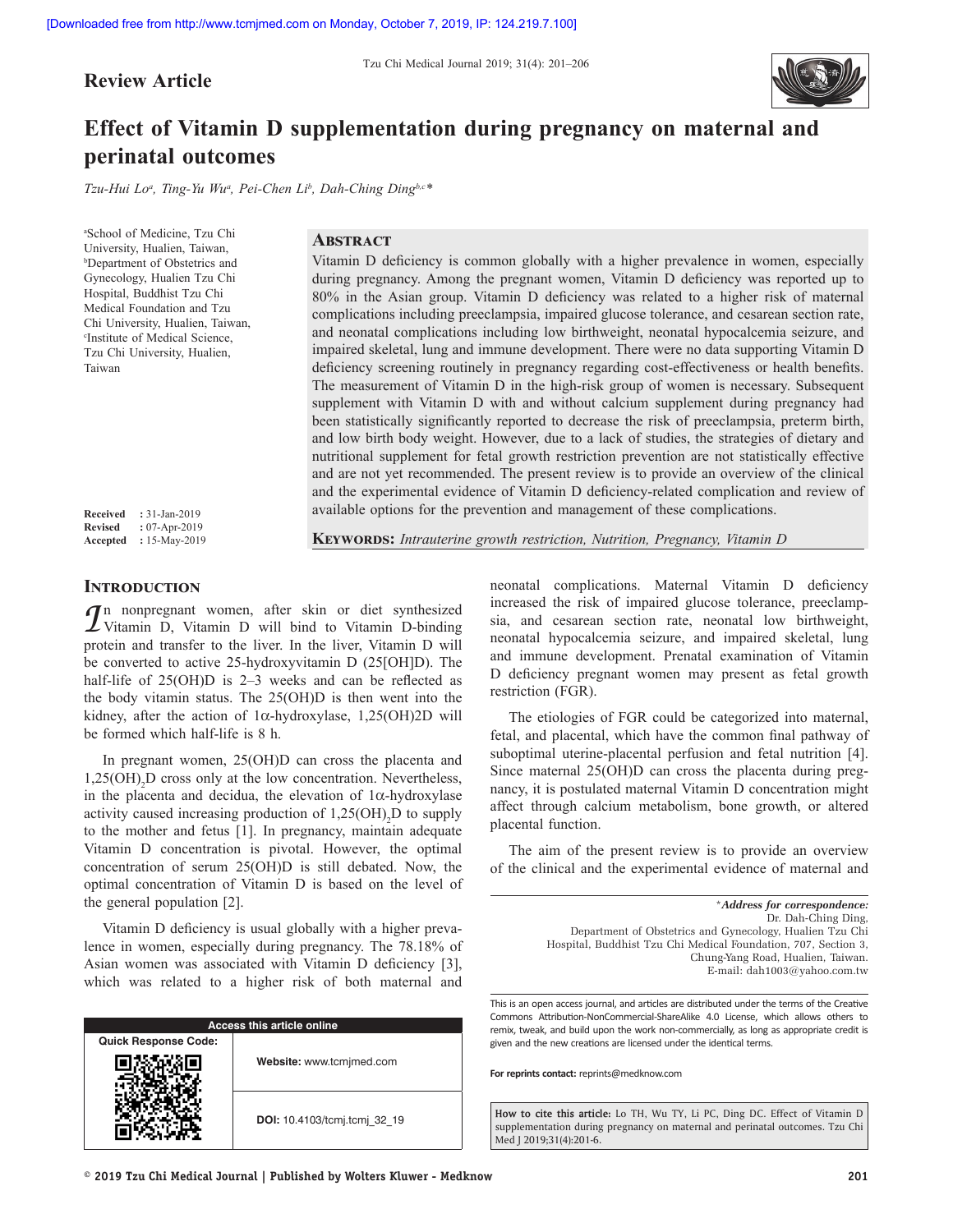perinatal complications associated with Vitamin D deficiency and review of available options for the prevention and management of these complications.

## **Fetal growth restriction**

#### **Etiology of fetal growth restriction**

The etiologies of FGR could be categorized into maternal, fetal, and placental, which have the common pathway of insufficient uterine-placental circulation and fetal nutrition [4]. Maternal conditions that cause FGR include gestational hypertension (preeclampsia), gestational DM;. Placental factors that cause FGR include abnormal placentation reduced blood flow; Fetal factors that cause FGR include genetic disorders, viral or bacterial infection.

However, unknown etiology is identified in 40% of infants with FGR. Moreover in the 60% of remainders where an underlying cause is identified, FGR is caused by extrinsic factors including maternal condition and placental factors in approximately 50% of infants and is related to the intrinsic factors indicating as a fetal condition in the remaining 10% [5]. Table 1 presents an overview. In addition, maternal genes and paternal genes both contribute to infant birthweight, and the former demonstrating a stronger effect [6].

## **Physiology of Vitamin D**

Vitamin D has two main forms: Vitamin D2 (ergocalciferol) and Vitamin D3 (cholecalciferol). Vitamin D2 is found naturally in sun-exposed mushrooms and yeast and commonly adds to foods, whereas Vitamin D3 is synthesized from the conversion of 7-dehydrocholesterol in the human skin or consumed in the diet through the intake of oil-rich fish [7]. The 1,25-dihydroxycholecalciferol  $(1,25(OH)_2D)$ , biologically

| Table 1: Overview of etiologies of fetal growth restriction [5] |                                      |  |
|-----------------------------------------------------------------|--------------------------------------|--|
| <b>Etiology</b>                                                 | <b>Potential mechanism</b>           |  |
| Unknown etiology (40%)                                          | Unknown                              |  |
| Known etiologies (60%)                                          |                                      |  |
| Extrinsic (50%)                                                 | Diminished uteroplacental-fetal      |  |
| Maternal conditions                                             | blood flow $+/-$ oxygen delivery     |  |
| Medical conditions                                              |                                      |  |
| Gestational hypertension, preeclampsia                          |                                      |  |
| Chronic kidney disease                                          |                                      |  |
| Pregestational diabetes mellitus                                |                                      |  |
| Autoimmune disease (SLE, Antiphospholipid syndrome)             |                                      |  |
| Cyanotic heart disease                                          |                                      |  |
| Chronic pulmonary disease                                       |                                      |  |
| Chronic anemia                                                  |                                      |  |
| Environmental factors                                           |                                      |  |
| Smoking                                                         |                                      |  |
| Alcohol                                                         |                                      |  |
| Drugs (antimetabolites, anticoagulants, anticonvulsants)        |                                      |  |
| Narcotics                                                       |                                      |  |
| High altitude                                                   |                                      |  |
| Others                                                          |                                      |  |
| Multiple gestations                                             |                                      |  |
| Low prepregnancy weight                                         |                                      |  |
| Poor gestational weight gain                                    |                                      |  |
| Malabsorption                                                   |                                      |  |
| Poor nutritional status                                         |                                      |  |
| Placental factors                                               |                                      |  |
| Chromosomal mosaicism                                           |                                      |  |
| Infarcts, focal lesions                                         |                                      |  |
| Abnormal placentation (placenta previa)                         |                                      |  |
| Reduced placental blood flow                                    |                                      |  |
| Intrinsic (fetal conditions) (10%)                              |                                      |  |
| Genetic                                                         | Genetic disorder                     |  |
| Chromosomal abnormalities                                       |                                      |  |
| Autosomal trisomies, monosomies, deletions                      |                                      |  |
| Infection                                                       | Cytolysis and loss of cell function  |  |
| Viral, TORCH                                                    | in various organ system in the fetus |  |
| Bacterial, syphilis                                             |                                      |  |
| Protozoal (malaria, toxoplasma)                                 |                                      |  |
| Malformations (CV, GI, GU defects)                              |                                      |  |

SLE: Systemic Lupus Erythematosus, TORCH: Toxoplasmosis, Other (syphilis, varicella-zoster, parvovirus B19), Rubella, Cytomegalovirus (CMV), and Herpes infections, CV: Cardiovascular, GI: Gastrointestinal, GU: Genitourinary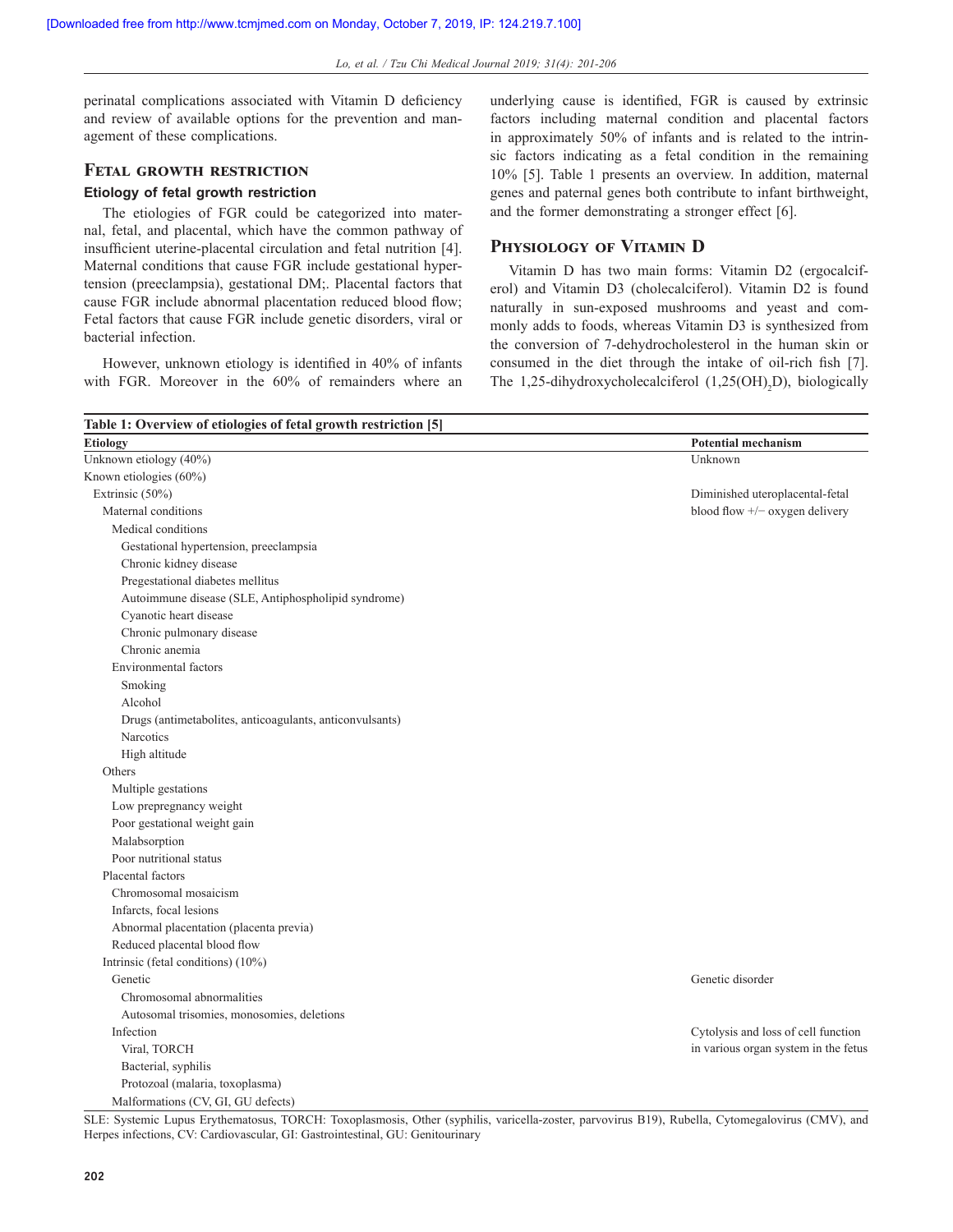active form, is metabolized from Vitamin D in a multistep process. Through the ultraviolet (UV) irradiation, Vitamin D3 was initially formed in the skin. Vitamin D3 is hydroxylated to 25-hydroxycholecalciferol 25(OH)D in the liver by the mitochondrial and microsomal 25-hydroxylases. 25(OH) D is low biologically active but a major form of circulating Vitamin D. The resultant  $25(OH)D$  is further 1 $\alpha$ -hydroxylated in the kidney by mitochondrial  $1\alpha$ -hydroxylase, this yields the hormonally active secosteroid  $1,25(OH)$ <sub>2</sub> D eventually [8]. Dietary intake is a minor source of Vitamin D3 because dairy products only contain a small amount of Vitamin D3 [9]. Besides, decreased sun exposure reduces Vitamin D synthesis. Melanin also absorbs UVB from sunlight and diminishes Vitamin D3 production by at least 90% [10].

#### **Vitamin D in pregnancy**

The nonclassic actions of Vitamin D during pregnancy were including promoting insulin secretion and innate immunity but adaptive immunity to the contrary, oxidative stress, placental implantation, endothelial function, angiogenesis, and inflammatory response [11].

# **Correlation between Vitamin D and various etiology of fetal growth restriction**

#### **Vitamin D deficiency in pregnant women**

Vitamin D deficiency is common worldwide with a higher prevalence in women, including antepartum, pregnancy, and lactating populations. Vitamin D requirements are probably greater in pregnancy. Physiologically elevation of  $1,25(OH)_{2}D$ level has been observed in the second and third trimesters [12]. While  $1,25(OH)_{2}D$  levels do not rely directly on  $25(OH)D_{3}$ levels, the physiological ascend in the active metabolite, the enhanced intestinal calcium absorption, and fetal requirement of calcium all direct to the importance of Vitamin D metabolism in pregnancy [13]. There are several reasons resulting in Vitamin D deficiency, including factors that restrict skin exposure to UVB light (e.g., high-latitude resident, dark skin pigmentation), decrease dietary intake of Vitamin D (e.g., low dietary intake of vegetarian diets or fish and egg yolks), or change Vitamin D intake or metabolism (e.g., malabsorption, poor liver or renal function, and obesity) [14].

## **Maternal complications caused fetal growth restriction related to Vitamin D deficiency**

#### *Preeclampsia*

Whether Vitamin D insufficiency in pregnancy is associated with preeclampsia and hypertension is remained controversial. There are several possible mechanisms reported. Low circulating levels of insulin-like growth factor-1 (IGF-1) and 1,25(OH)2 D were associated with preeclampsia. *In vitro*, IGF-1 enhances  $1,25(OH)$ <sub>2</sub>D production by placenta-derived primary human syncytiotrophoblasts from normal pregnancies but not from preeclamptic pregnancies. The other hypothesis is an abnormal expression of 1α-hydroxylase (a Vitamin D – activating enzyme in preeclamptic pregnancies), revealing a latent role as a regulator of placentation for  $1,25(OH)2D$ , [12]. Vitamin D is also hypothesized as an

immune modulator [15]. 1,25(OH)2D could suppress T-cell receptor-induced T-cell proliferation, change cytokine expression, and decreasing γ-interferon and interleukin-2 production, which may be related to the occurrence of preeclampsia [16]. Vitamin D also influences blood pressure regulation. The relationship between plasma renin and 1,25(OH)2D activity was opposite [17]. Vitamin D also involved calcium homeostasis could regulate pregnancy-induced hypertension [18]. Calcium supplementation could lower the risk of preeclampsia (relative risk: 0.45, 95% confidence interval [CI]: 0.31–0.65) [18].

In a multicenter case–control study which enrolled women with  $(n = 1013)$  or without  $(n = 1015)$  preeclampsia, the concentration of 25(OH)D was significantly lower in the preeclampsia (mean 29.99 ng/mL; 95% CI: 29.40–30.58 ng/mL) group compared to the comparison group (mean 33.7 ng/mL; 95% CI: 33.20–34.30 ng/mL). An increased chance of having preeclampsia (odds ratio =  $2.18$ ;  $95\%$  CI,  $1.80-2.64$ ) among women with Vitamin D deficiency was noted after adjusting for covariates [19]. Vitamin D insufficiency associated with preeclampsia and small for gestational age (SGA) infants was also demonstrated in a meta-analysis of 31 studies [20].

#### *Impaired glucose tolerance*

The onset of impaired glucose tolerance is associated with an increased level of both intracellular Ca<sup>2+</sup> and ROS. Vitamin D is known to promote insulin secretion by increasing expression of antioxidants that reduce levels of ROS, and it maintains low  $Ca^{2+}$  levels by increasing expression of the plasma membrane Ca<sup>2+</sup>-ATPase, which could extrude Ca<sup>2+</sup> [21]. The relationship between insufficient Vitamin D and gestational diabetes mellitus (GDM) is conflicting because not all studies support these findings. However, there is one meta-analysis of 31 studies showed that gestational diabetes was found to be associated with Vitamin D deficiency compared with the control group (odds ratio = 1.98, 95% CI: 1.23–3.23) [20].

## **Fetal complications caused fetal growth restriction related to Vitamin D deficiency**

Vitamin D insufficiency could potentially be related to fetal growth through the metabolism of calcium, the growth of bone, or change placental function.

#### *Skeletal development and growth*

Hypovitaminosis D associated with impaired fetal bone growth and development is well established [20,22]. Lowe maternal Vitamin D concentration may lead to suboptimal bone size and density after birth and increased risk of osteoporotic fracture in later life [23]. One cohort study revealed in mother had decreased circulating 25(OH)D concentration, their babies' distal femoral metaphyseal cross-sectional area to femur length ratio measured at 19 and 34 weeks were increased, may associate with postnatal rickets [24]. Vitamin D supplementation postnatally can only partly eliminate the differences in bone variables induced by maternal Vitamin D status, which means that prenatal Vitamin D concentration plays a vital role on skeletal development and growth of the fetus.

#### *Low birthweight*

Maternal Vitamin D concentration has been revealed to correlate with birthweight centile positively [25]. One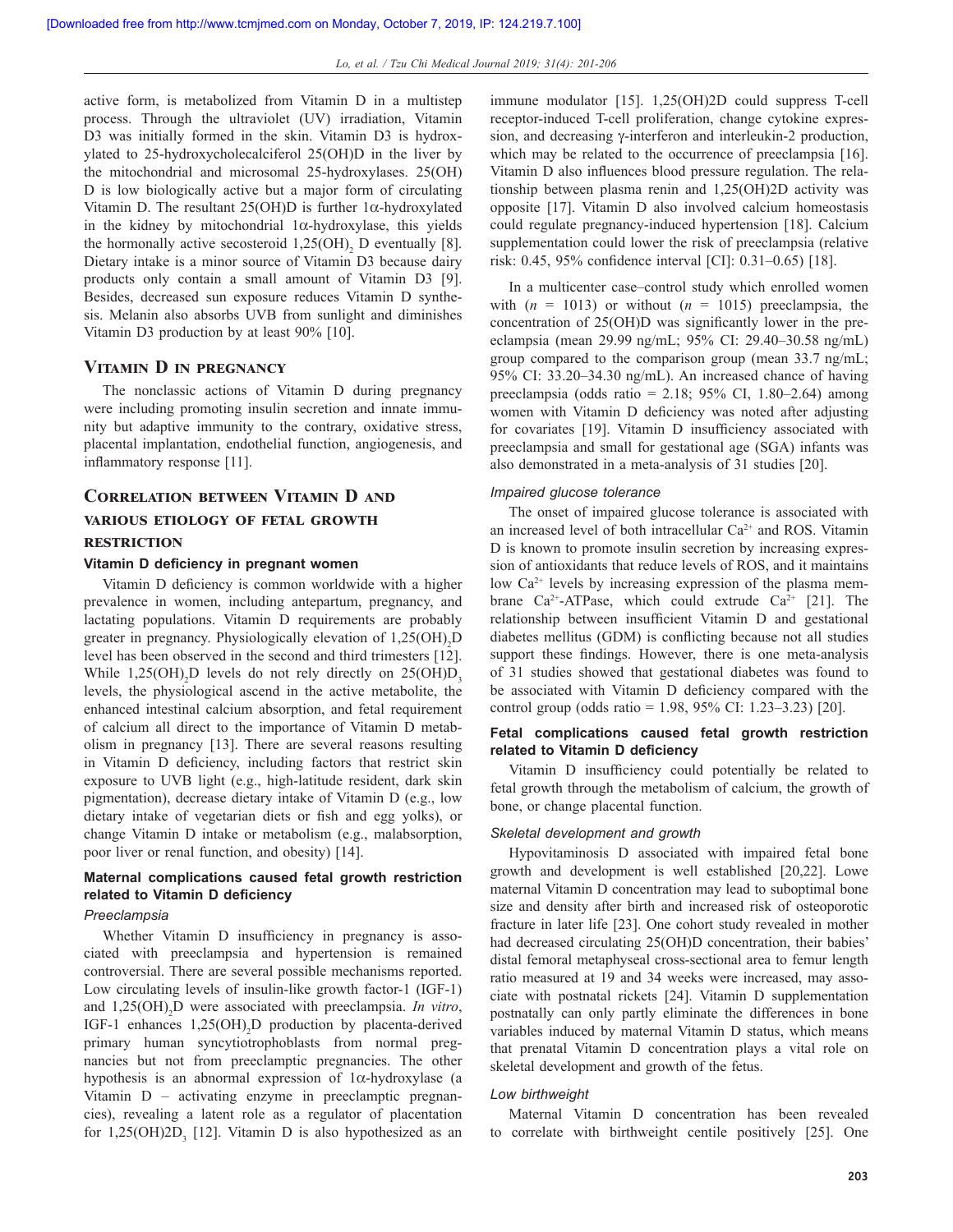meta‑analysis of 31 studies revealed a significant association between 25‑(OH)D deficiency and SGA infants compared with the comparison group (odds ratio  $= 1.85, 95\%$ ) CI: 1.52–2.26) [20].

#### **Other complications related to Vitamin D deficiency**

#### *Fetal development of lung and immune disorder*

Maternal Vitamin D deficiency at 18 weeks, related to fetal lung development, was associated with a decreased lung function in children at the age of 6-year-old [26]. Some studies combined with *ex vivo* studies revealed Vitamin D involving in the maturation of fetal alveolar type II cells and epithelial-mesenchymal interactions, implied that Vitamin D is implicating in early lung growth [26]. In addition, Vitamin D plays an important role in the homeostasis of the immune system [27]. Vitamin D has been shown to modulate innate immunity. Macrophages, epithelial cells, granulocytes, and monocytes can produce antimicrobial peptides, such as defensin and cathelicidin [28]. Antimicrobial peptides are in charge of rapid protection against pathogens in epithelial tissues such as the mucosa, epidermis, lungs, and bladder. Moreover, Vitamin D is shown to decrease interferon and chemokine release in epithelial cells infected by the virus while not affecting viral replication. The aforementioned explains in humans with superior Vitamin D status decreased inflammatory response and disease severity. Th1 was selectively suppressed by Vitamin D, but not Th2 or CD8+ cell activity. Therefore, Vitamin D can interfere with cytokine production of monocytes and lymphocytes, including IgE-mediated allergy development, acts as an immunoregulatory hormone on the maturation of the immune system [27]. Based on the pathophysiology mentioned above, maternal Vitamin D deficiency at 18 weeks was found correlated with current wheezing in 6-year-old children (both sex) and an elevated risk of asthma in boys [26]. Several studies report that low concentrations of cord blood plasma 25-(OH) D were associated with the respiratory syncytial virus caused bronchiolitis and respiratory infections in babies within 1-year-old [29,30].

#### *Primary cesarean section rate*

 $1\alpha,25(OH)$ <sub>2</sub>D increases the function of skeletal muscle by the initiation of myogenesis, cell proliferation, differentiation, and apoptosis [31]. On the contrary, Vitamin D deficiency would cause proximal muscle weakness and reduced lower extremity muscle function might be increased the risk for cesarean section [32]. A prospective study revealed that Vitamin D deficiency (<37.5 nmol/l) was associated with an elevated risk of primary cesarean section (adjusted odds ratio = 3.84, 95% CI = 1.71–8.62) [33].

#### *Neonatal hypocalcemic seizure*

Maternal Vitamin D deficiency may cause Vitamin D deficiency in neonates, which is the major cause of hypocalcemic seizures in neonates and infants [34,35]. Neonatal seizures may occur in the first 2 weeks of life with the incidence of 0.5% in live births. The cause of neonatal seizures is immature neurons cannot sustain repetitive stimulation for a long time and to be multifocal or focal [36]. High prevalence of Vitamin D deficiency was observed in the mothers whose infants had hypocalcemic seizures (85%), and their infants (90%) [35].

On the other hand, excessive calcium ingestion could be harmful. One case report showed one newborn had hypocalcemic seizures. It may cause by excessive maternal calcium ingestion (3–6 g of calcium carbonate daily) during the past 4 months of pregnancy, which led to transient neonatal hypoparathyroidism and hypocalcemia [37].

#### **Screening**

#### **Screening for Vitamin D deficiency during pregnancy**

Routine screening for Vitamin D deficiency in pregnancy was not evident regarding cost-effectiveness or health benefits. However, measurement of Vitamin D in the high-risk group women, including with bone pain, malabsorption, alcohol abuse, or a previous child with rickets is necessary [38].

## **Management**

## **Vitamin D supplement and treatment for women during pregnancy**

Due to the maternal or fetal complications associated with Vitamin D deficiency which are mentioned above, Vitamin D supplement during pregnancy is an important issue.

## *Recommendation of Vitamin D supplement in women during pregnancy*

There are two forms of Vitamin D supplement. Vitamin D3 (cholecalciferol) may be more effective than Vitamin D2 (ergocalciferol) for increasing and maintaining higher serum 25(OH) D levels [39]. According to the guideline of Vitamin D in pregnancy by the Royal College of Obstetricians and Gynecologists, regardless of the baseline serum status of Vitamin D, Vitamin D ingestion are suggested [38]. First, for all pregnant women, Vitamin D 10 μg (400 units) daily used is suggested. However, 600 units a day has been shown to maximize bone health and muscle function [40]. Second, at least 800 units a day combined with calcium was suggested for pregnant women with a high risk of preeclampsia. Third, for those of high risk (increased skin pigmentation, reduced sunlight exposure, or obese), 1000 units a day was suggested [38].

## *Vitamin D treatment in women with known Vitamin D deficiency during pregnancy*

As for the women who have already been diagnosed with Vitamin D deficiency, treatment with either ergocalciferol 10,000 unit twice a week or cholecalciferol 20,000 unit a week for 4–6 weeks, followed by standard dosage, is appropriate [38]. There was also evidence showed that 1500–2000 units/ day (37.5–50 mcg/day) may be required to increase 25(OH)D level to consistently >30 ng/mL (75 nmol/L) [40].

## *Maternal and neonatal outcome after Vitamin D supplement during pregnancy*

According to the Cochrane review on Vitamin D supplementation for pregnant women which included 15 trials assessing a total of 2833 women [41] and updated meta-analyses on maternal outcomes [42], two subgroups were discussed. In the subgroup of Vitamin D alone versus no supplementation or a placebo, fourteen parameters including risk of GDM, preeclampsia, low birthweight (<2500 g), and preterm birth, adverse effects, cesarean section rate, poor birth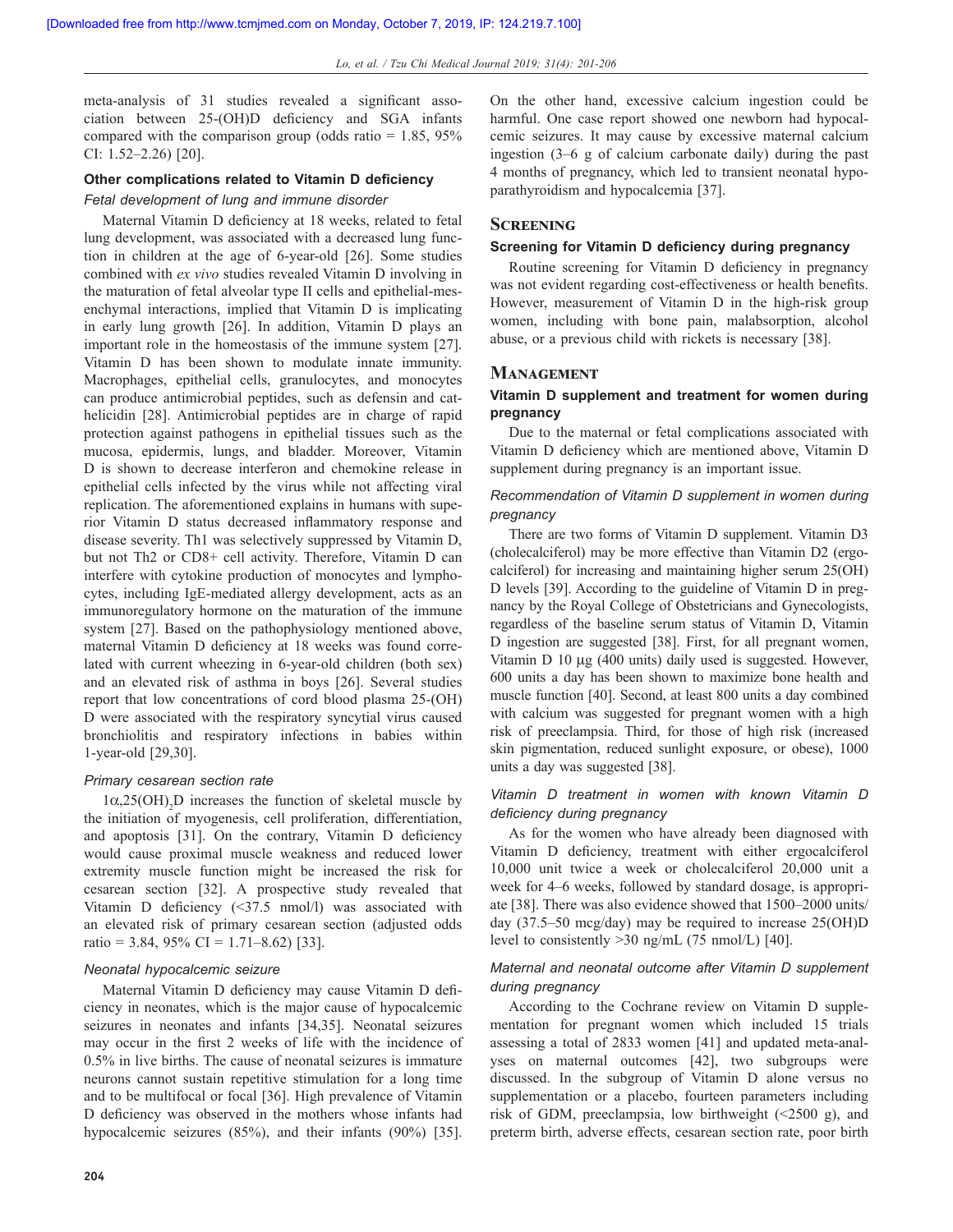activity (Apgar score <7/5'), maternal or neonatal death and stillbirth and level of 25(OH)D, birth length, head circumference, and birthweight were analyzed. There was a statistically significant lower risk of low birthweight (<2500 g), preterm birth, and a higher level of 25(OH)D and head circumference. In the subgroup of Vitamin D and calcium versus placebo or no supplementation, statistically significant lower risk of preeclampsia was noted but with a higher risk of preterm birth.

## *Fetal growth restriction outcome after Vitamin D supplementation*

Previous meta‑analysis revealed Vitamin D deficiency is associated with FGR (odds ratio  $= 1.558, 95\%$  $CI = 1.138 - 2.216$  [43]. Therefore, Vitamin D supplement may decrease FGR occurrence. Tao *et al*. reported daily supplement of Vitamin D<sub>2</sub> 600 IU daily could increase cord blood and maternal blood 25(OH)D concentration and decrease FGR (odds ratio = 0.53, 95% CI = 0.32–0.87) [44]. Another randomized controlled trial also showed a daily supplement of Vitamin D could decrease blood pressure and increase the newborn's length [45]. However, a newly published article found Vitamin D supplement in midpregnancy until birth or until 6 months postpartum did not improve fetal or neonatal growth [46]. Up till now, whether Vitamin D supplementation could decrease FGR is inconclusive. The answer to this question needs further large-scale prospective study to elucidate.

## **Conclusion**

Vitamin D deficiency in pregnancy is common and nonclassic actions have given rise to increasing concern in recent one decade, which contribute to both maternal and neonatal complications. It could present a FGR during the prenatal examination. Although Vitamin D with and without calcium supplement during pregnancy had been statistically significantly reported to decrease the risk of preeclampsia, preterm birth, and low birth body weight which were all postpartum maternal complications, there are few studies discussing the peripartum improvement of FGR after supplement and postpartum neonatal long-term prognosis. Therefore, further research focusing on the peripartum improvement of FGR after supplement and consequential clinical outcomes is warranted.

## **Financial support and sponsorship**

Nil.

## **Conflicts of interest**

There are no conflict of interest.

#### **References**

- 1. Liu NQ, Hewison M. Vitamin D, the placenta and pregnancy. Arch Biochem Biophys 2012;523:37-47.
- 2. Mulligan ML, Felton SK, Riek AE, Bernal-Mizrachi C. Implications of Vitamin D deficiency in pregnancy and lactation. Am J Obstet Gynecol 2010;202:429.e1-9.
- 3. Wang Y, Li H, Zheng M, Wu Y, Zeng T, Fu J, et al. Maternal Vitamin D deficiency increases the risk of adverse neonatal outcomes in the Chinese population: A prospective cohort study. PLoS One 2018;13:e0195700.
- 4. American College of Obstetricians and Gynecologists. ACOG practice bulletin no. 134: Fetal growth restriction. Obstet Gynecol 2013;121:1122-33.
- 5. Wollmann HA. Intrauterine growth restriction: Definition and etiology. Horm Res 1998;49 (Suppl 2):1-6.
- 6. Wills AK, Chinchwadkar MC, Joglekar CV, Natekar AS, Yajnik CS, Fall CH, et al. Maternal and paternal height and BMI and patterns of fetal growth: The Pune Maternal Nutrition Study. Early Hum Dev 2010;86:535-40.
- 7. Lips P. Vitamin D physiology. Prog Biophys Mol Biol 2006;92:4-8.
- 8. Haussler MR, Whitfield GK, Haussler CA, Hsieh JC, Thompson PD, Selznick SH, et al. The nuclear Vitamin D receptor: Biological and molecular regulatory properties revealed. J Bone Miner Res 1998;13:325-49.
- 9. Hollis BW. Circulating 25-hydroxyvitamin D levels indicative of Vitamin D sufficiency: Implications for establishing a new effective dietary intake recommendation for Vitamin D. J Nutr 2005;135:317-22.
- 10. Nair R, Maseeh A. Vitamin D: The "sunshine" vitamin. J Pharmacol Pharmacother 2012;3:118-26.
- 11. Brannon PM. Vitamin D and adverse pregnancy outcomes: Beyond bone health and growth. Proc Nutr Soc 2012;71:205-12.
- 12. Mithal A, Kalra S. Vitamin D supplementation in pregnancy. Indian J Endocrinol Metab 2014;18:593-6.
- 13. Specker BL. Does Vitamin D during pregnancy impact offspring growth and bone? Proc Nutr Soc 2012;71:38-45.
- 14. Fiscaletti M, Stewart P, Munns CF. The importance of Vitamin D in maternal and child health: A global perspective. Public Health Rev  $2017.38.19$
- 15. Thorne-Lyman A, Fawzi WW. Vitamin D during pregnancy and maternal, neonatal and infant health outcomes: A systematic review and meta-analysis. Paediatr Perinat Epidemiol 2012;26 (Suppl 1):75-90.
- 16. Kamen DL, Tangpricha V. Vitamin D and molecular actions on the immune system: Modulation of innate and autoimmunity. J Mol Med (Berl) 2010;88:441-50.
- 17. Irani RA, Xia Y. The functional role of the renin-angiotensin system in pregnancy and preeclampsia. Placenta 2008;29:763-71.
- 18. Hofmeyr GJ, Lawrie TA, Atallah AN, Duley L, Torloni MR. Calcium supplementation during pregnancy for preventing hypertensive disorders and related problems. Cochrane Database Syst Rev 2014;(6):CD001059.
- 19. Serrano NC, Guío E, Quintero-Lesmes DC, Becerra-Bayona S, Luna‑Gonzalez ML, Herrera VM, et al. Vitamin D deficiency and pre-eclampsia in Colombia: PREVitD study. Pregnancy Hypertens 2018;14:240-4.
- 20. Aghajafari F, Nagulesapillai T, Ronksley PE, Tough SC, O'Beirne M, Rabi DM. Association between maternal serum 25-hydroxyvitamin D level and pregnancy and neonatal outcomes: Systematic review and meta-analysis of observational studies. BMJ 2013;346:f1169.
- 21. Berridge MJ. Vitamin D deficiency and diabetes. Biochem J 2017;474:1321-32.
- 22. Leffelaar ER, Vrijkotte TG, van Eijsden M. Maternal early pregnancy Vitamin D status in relation to fetal and neonatal growth: Results of the multi-ethnic Amsterdam born children and their development cohort. Br J Nutr 2010;104:108-17.
- 23. Viljakainen HT, Korhonen T, Hytinantti T, Laitinen EK, Andersson S, Mäkitie O, et al. Maternal Vitamin D status affects bone growth in early childhood – A prospective cohort study. Osteoporos Int 2011;22:883-91.
- 24. Mahon P, Harvey N, Crozier S, Inskip H, Robinson S, Arden N, et al. Low maternal Vitamin D status and fetal bone development: Cohort study. J Bone Miner Res 2010;25:14-9.
- 25. Robinson CJ, Wagner CL, Hollis BW, Baatz JE, Johnson DD. Maternal Vitamin D and fetal growth in early-onset severe preeclampsia. Am J Obstet Gynecol 2011;204:556.e1-4.
- 26. Zosky GR, Hart PH, Whitehouse AJ, Kusel MM, Ang W, Foong RE, et al. Vitamin D deficiency at 16 to 20 weeks' gestation is associated with impaired lung function and asthma at 6 years of age. Ann Am Thorac Soc 2014;11:571-7.